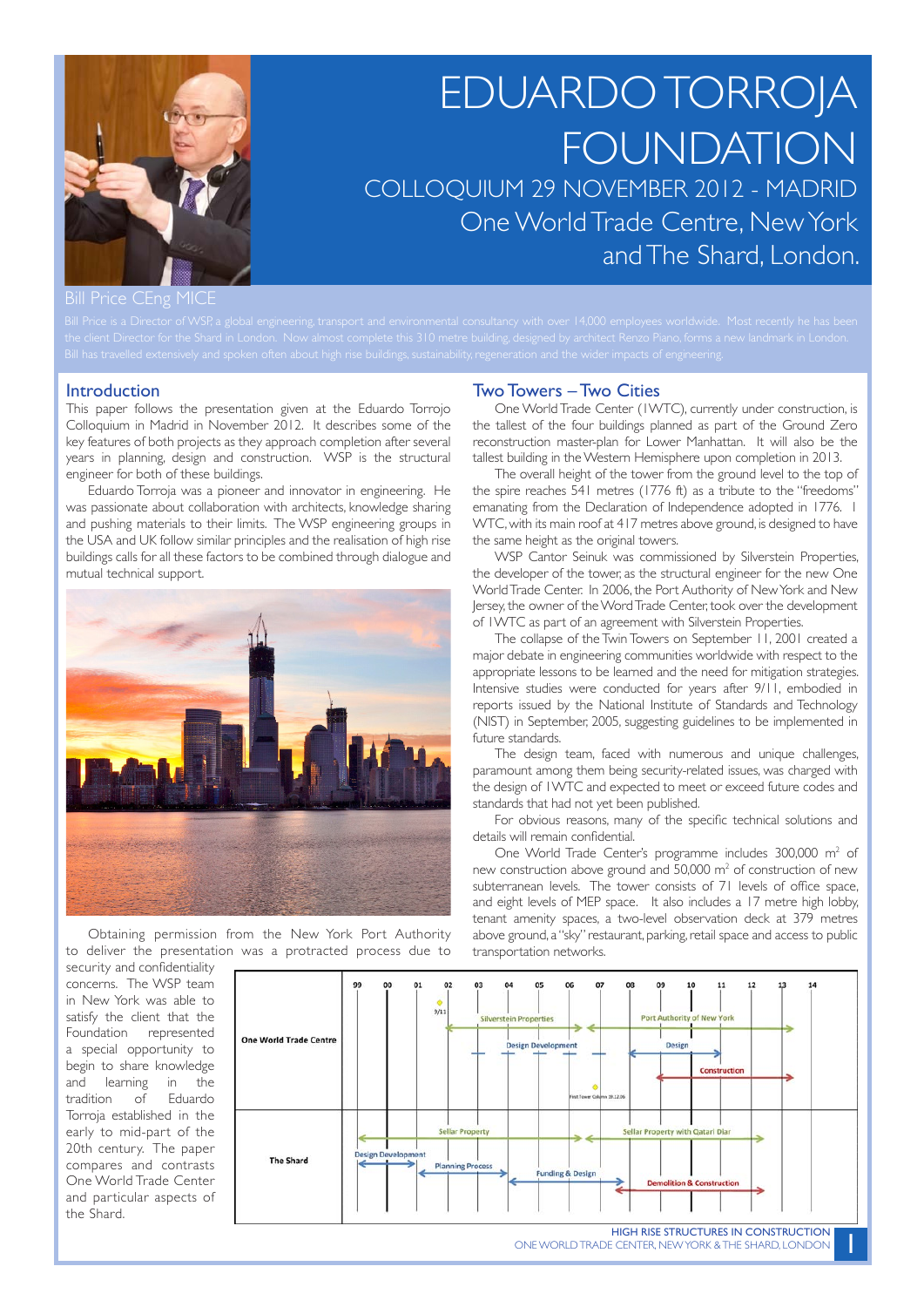The Shard in London is in the fit-out stage. Completion of the 'shell and core' occurred in July 2012. At 310 metres the building is the tallest in Western Europe and has taken around 12 years to pass through design development, planning, funding, demolition of existing buildings and construction.

The tower is unusual in containing a mix of uses including commercial office, residential, hotel, retail, restaurant and public viewing at the top.

Particular challenges included the issues emanating from the building's close proximity to London Bridge Railway station and the tunnels for the Jubilee line and the congested urban location. The London developer Irvine Sellar has championed the project throughout and secured funding from Qatar prior to the start of construction. The overall investment in the  $130,000m^2$  development will approach  $£1bn$ (including 'The Place', a new 17 storey building beside the Shard, also designed by Renzo Piano) when complete.

# Building Geometry

The 1WTC building footprint above grade level starts with a 62.5 metre square plan. The office levels start 58 metres above ground level, stacked over four levels of mechanical space above the main lobby. The four corners of the tower slope gently from the first office level inward until, at the roof, the floor plan again forms a square, but with a reduced dimension of 44 metres, rotated 45 degrees from the base quadrangle. The elevation is formed by eight tall isosceles triangles creating an elongated square antiprism frustum. At mid height of the tower, the floor plan forms an equilateral octagon.

The tapering of the building geometry reduces the wind effect on the tower. Generally, tall building designs in New York City are governed by wind loads; however, this tower shape has an innate positive effect on the building performance under wind loading.

Above the main roof at elevation 417 metres, a 125-metre tall spire is designed to be mounted atop a thick reinforced concrete mat directly supported by the tower's concrete core. Additional supports are provided via a multilayer circular lattice ring above the main roof, connected to the spire via a series of cables and supported by the main roof framing.

The tower structure extends 23 metres below grade passing through four subterranean levels, where some of its structural components required repositioning to clear train tracks that pass under the building at the lowest basement level.



The Shard building form is essentially a slender pyramid but rather than having 4 similar faces the external envelope comprises 18 separate 'shards'. At ground floor level the tower is around 90 metres by 70 metres. A concrete slip-formed core 19 metre by 19 metre extends from the ground through the commercial space to level 30 and then through 3 levels of restaurants at 31, 32 and 33. The core size reduces as it passes through 20 levels of hotel and reduces further through the 13 residential levels. The upper 60 metres of the tower are steel framed to accommodate the viewing gallery and spire.



*The Spire of The Shard*

# Lateral Load Resisting System

The 1WTC tower is founded on Manhattan rock using spread and strip footings with bearing capacities of  $6000$  KN/ $m<sup>2</sup>$  or better. At selected locations, due to space constraints such as the proximity of the existing and operating train lines, it was necessary to excavate deeper into the rock in order to achieve a higher bearing capacity. Rock anchor tie downs extending 26 metres into the rock were installed to resist the overturning effect from extreme wind events.

The below grade structure entails long span deep flat slab construction supported by reinforced concrete and composite columns spanning an average of 13.5 metres. WSP Cantor Seinuk was also commissioned to conduct an overall study of the stability of the World Trade Center site foundation wall and subterranean diaphragm slabs, the so called "bath tub" structure. The findings from this study are incorporated in the design of the below grade spaces common to multiple stakeholders on the site.

The tower structure comprises a "hybrid" system combining a robust concrete core with a perimeter ductile steel moment frame. The reinforced concrete core wall system at the center of the tower acts as the main vertical spine, providing support for gravitational loads as well as resistance to wind and seismic forces. It houses mechanical rooms and all means of access and egress. The core structure is compartmentalized with additional internal shear walls in orthogonal directions. The concrete strength ranges from 96 N/mm<sup>2</sup> to 55 N/mm<sup>2</sup> from the base to the top. The walls are connected to each other over the access openings using steel link beams embedded in the concrete walls.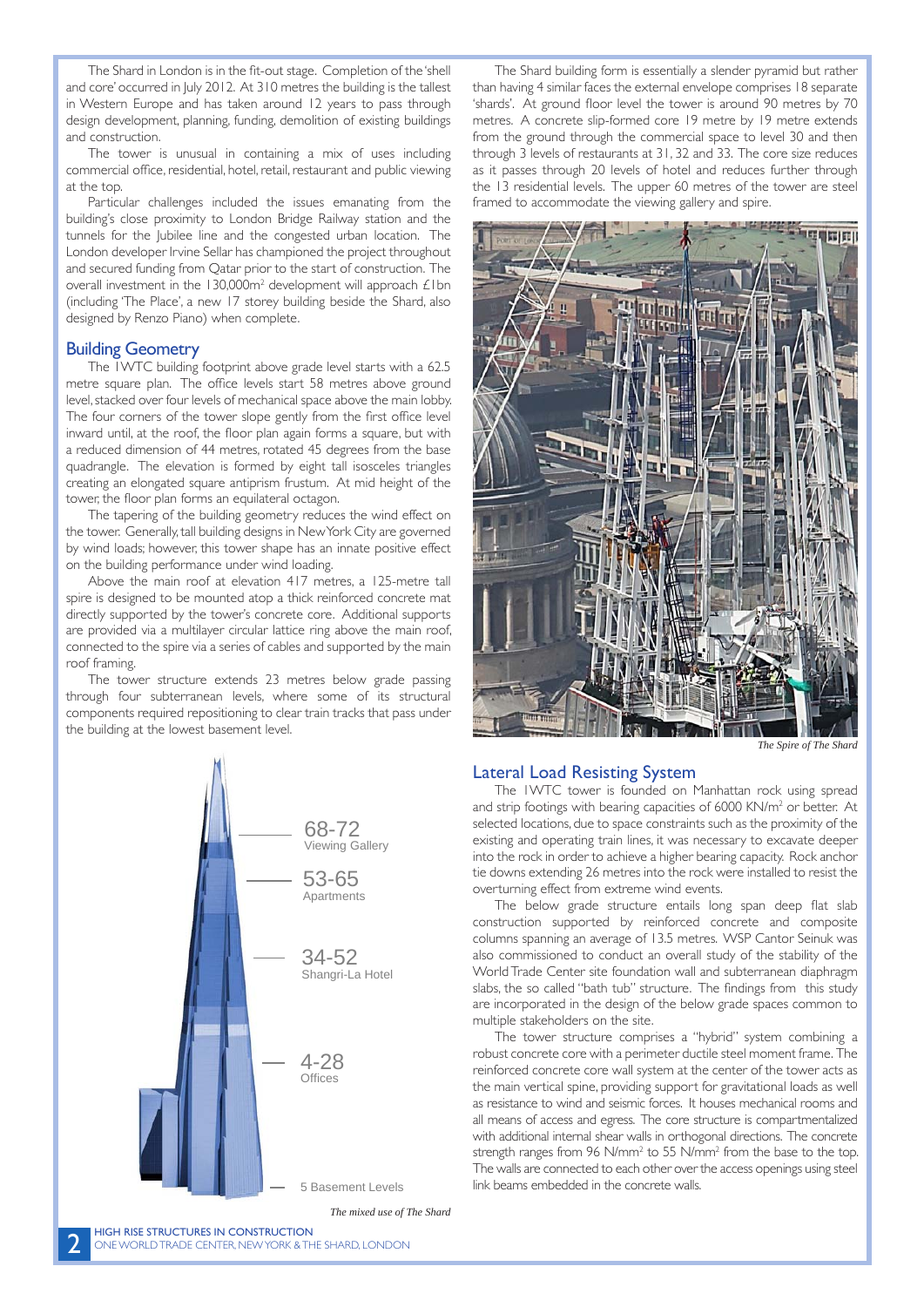A ductile perimeter moment frame system is introduced for redundancy and to further enhance the overall building performance under lateral wind and seismic loads. The perimeter moment frame wraps around all vertical and sloped faces, forming a tube system.

Over the height of the tower, the tapering multifaceted geometry creates unique structural conditions which necessitated the design and fabrication of special nodal elements using relatively large plating with significant capacity for load transfer.

For further enhancement of the lateral load resisting system, the concrete core at the upper mechanical levels is connected to the perimeter columns via a series of multi-level outrigger trusses in both orthogonal directions.

The Shard internal load system primarily comprises the concrete core. The large size of the core is due to the need for many lifts to serve the mix of uses. As a result it has been possible to use relatively thin walls ranging from 800mm at the base reducing to 600mm and then to 300mm near the top.

The dynamics of the building are controlled by the disposition of mass in differing framing systems. The commercial office space is steel framed with a floor to floor height of 3.65 metres. The hotel and residential levels are all concrete framed. The mass of this part of the structure helps to control lateral movement due to wind. A small 'hat truss' positioned in the upper plant room (levels 64 and 65) connects the core to perimeter columns. This further reduces acceleration to acceptable levels for residential use.

The building is supported on a piled raft positioned 15 metres below ground level. The 191 piles range from 1.5 to 1.8 metres in diameter and extend 50 metres through London Clay into dense sand.

## Building Gravity System

The 1WTC floors within the concrete core zone are castin-place concrete beam and flat slab systems. The floor areas outside the core are concrete on composite metal deck supported on steel beams and connected via shear connectors acting as composite systems.

At 1WTC, as in recent hybrid projects such as 7WTC (2006) and One Bryant Park (2009), the construction is sequenced by first erecting an all steel framing system throughout each floor, both inside and outside of the core, followed by concrete core construction. The steel framing within the core is primarily an erection system which is embedded in the concrete core walls. The construction of the structure is staged in four highly orchestrated installation sequences of 1) steel framing, 2) metal deck and concrete outside the core, 3) concrete core shear wall, and 4) concrete floor construction inside the core. To facilitate the raising of the forms for the core walls, a ring beam was introduced at the outer face of the core in order to maintain a temporary gap between the floor system and the core wall allowing the forms to pass through. The total lag for the entire sequence is between 8 to 12 floors. Axial shortening, a consideration that must be accounted for in tall

*1WTC, 3D analysis model*

buildings, becomes even more important in hybrid structures due to the differing behaviour of the materials in the various structural systems..

The Shard form of construction is extremely unusual and comprises a reinforced concrete frame (hotel and residential) above a steel framed office. The concrete core is continuous throughout.

The office levels comprise slender composite concrete floors on steel plate girders. Fabricated beams are 500mm deep and generate uniform zones for servicing and ceilings. Perimeter steelwork is particularly stiff in line with cladding design criteria. Perimeter columns are spaced at 12 and 6 metre centres.

The hotel and residential levels comprise post tensioned flat slab floors connected to perimeter concrete columns on a 3 metre grid.

The tapering geometry and multi-surface façade together with the reduction in perimeter column spacing with height required the introduction of local transfers at various levels. These transfers have been made within the floor thickness and are not expressed in the elevations



*The Shard transfer structures*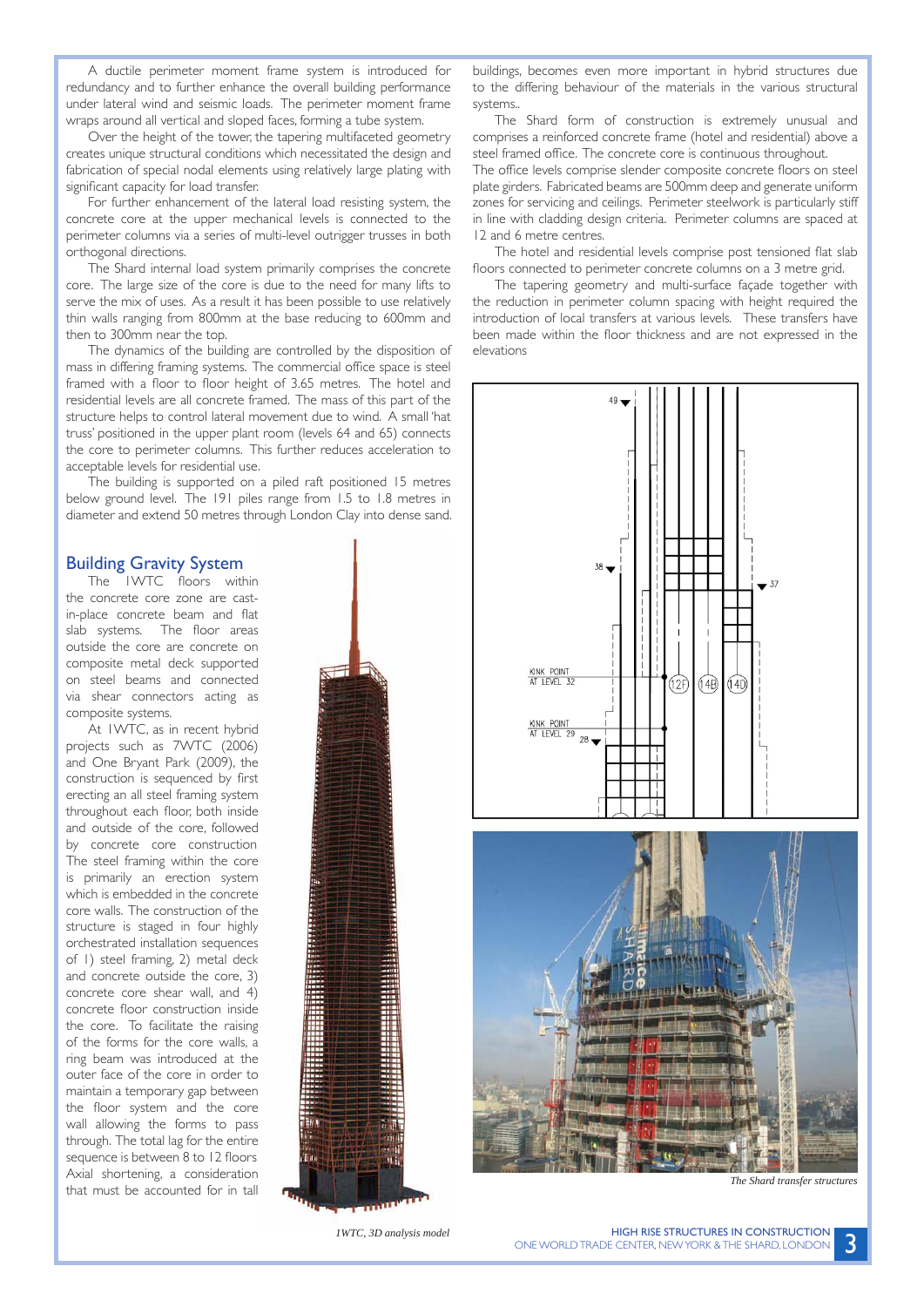#### Axial Shortening

Axial shortening studies were performed for 1 WTC to identify the anticipated deformation of the concrete core walls and perimeter steel framing during and after construction. The elastic shortening of the steel erection columns at the core before encasement had to be carefully considered. The goal was that at the end of construction, the floors would be level and positioned at the theoretical elevations. In order to compensate for the shortening, the contractor could adjust the elevations of perimeter steel columns and the concrete core walls by super-elevating them to differing degrees.

For the structural steel, this could be achieved by either fabricating the columns longer than the theoretically required or shimming in the field during erection or a combination of both.

The Shard axial shortening situation is different from 1 WTC. This is because the core is a continuous slip form (no steelwork embedded); the piled foundation behaves differently at the building perimeter than under the core and the upper reinforced concrete columns also behave differently from the steel columns beneath.

Calculations and experience indicated that the need for superelevation of the core on a progressive basis amounting to around 30mm to accommodate concrete shrinkage and shortening under selfweight (100,000t approximately).

## High Performance Concrete

The 1 WTC tower height and slenderness imposed stringent demands on the overall strength and stiffness of the structure. In order to meet those demands in an economical way, high strength concrete of up to 96 N/mm<sup>2</sup> was utilized. For this project, 96 N/mm<sup>2</sup> concrete was introduced for the first time in New York City.



*1WTC Construction, March 2010. Courtesy of Joe Woolhead, Silverstein Properties*

Research and experience have shown that a modulus of elasticity higher than values suggested by the American Concrete Institute (ACI) building code can be achieved by producing a high performance mix design specific to the project and site. Therefore, in addition to the strength, the modulus of elasticity of concrete was specified as a dual requirement. For 96 N/mm<sup>2</sup>, the modulus of elasticity of 48,000 N/ mm<sup>2</sup> was specified.

This contributes to the stiffness of the tower core wall, without the premium of specifying a higher concrete strength or increasing the thickness of the walls. To reduce and slow the heat of hydration, industrial by-products such as slag and fly ash were used to replace more than 50% of the cement content. This provided the additional benefit of helping the project meet the anticipated LEED Gold Standard.

Concrete for the Shard ranges in strength from 80 to 40N/mm<sup>2</sup> and cement replacement occurs throughout. Super high strength mixes and enhanced elasticity have not been used and were not needed for the design solution adopted. **1WTC Construction, June 2011.** Courtesy of Joe Woolhead

#### Codes and Standards

From the onset in New York, one of the main challenges was the selection of appropriate codes and standards for the design of the structure. The latest edition of the New York City Building Code at the time, which was based on the 1968 code with amendments, was used as the primary design code in combination with the Port Authority's design guidelines. However, appreciating that it was essential to design this building with the most advanced standards available at the time, the International Building Code (IBC) 2003 structural provisions were adopted with respect to wind and seismic loading. The latest editions of the American Institute of Steel Construction (AISC) and ACI codes were adopted, particularly those regarding ductile design of the moment frame connections.

In London for the Shard British Standards are used. As usual for high rise design, however, there is value in considering how International and American codes compare. Further reviews with Eurocodes were also undertaken. Particular effort was put into the design for robustness and resilience. With the majority of design carried out post 9/11 it was possible to incorporate much of the thinking and design approach now regarded as necessary for such structures. The precise way in which the frame elements function with the core and floors remains confidential but a range of security scenarios have been investigated and modelled.

In addition, the performance of the building in fire and the phased evacuation strategies has been modelled by the WSP team.

# Wind Tunnel Testing

The 1 WTC structure has been designed for wind load requirements of IBC 2003, with due consideration of the New York City local wind climate conditions. In addition, a series of wind tunnel tests were performed to ascertain a more accurate measurement of wind loading and wind response of the tower with respect to hurricane wind load effects and human comfort criteria. High Frequency Force Balance (HFFB) and

aeroelastic tests, that are prevalent methods of wind tunnel testing for tall buildings to obtain overall wind loads and responses such as accelerations, were performed at the Rowan Williams Davies and Irwin Inc. (RWDI) wind tunnel facilities in Canada at different stages of the design. The aerodynamic and aeroelastic effects of the spire were also considered. The acceleration results at the highest occupied level meets the criteria of human comfort for office buildings. The structure is also designed for wind storms with a 1000 year return period, as per IBC 2003.

The Shard was also modelled by RWDI to generate data for the design of the core and perimeter frame.